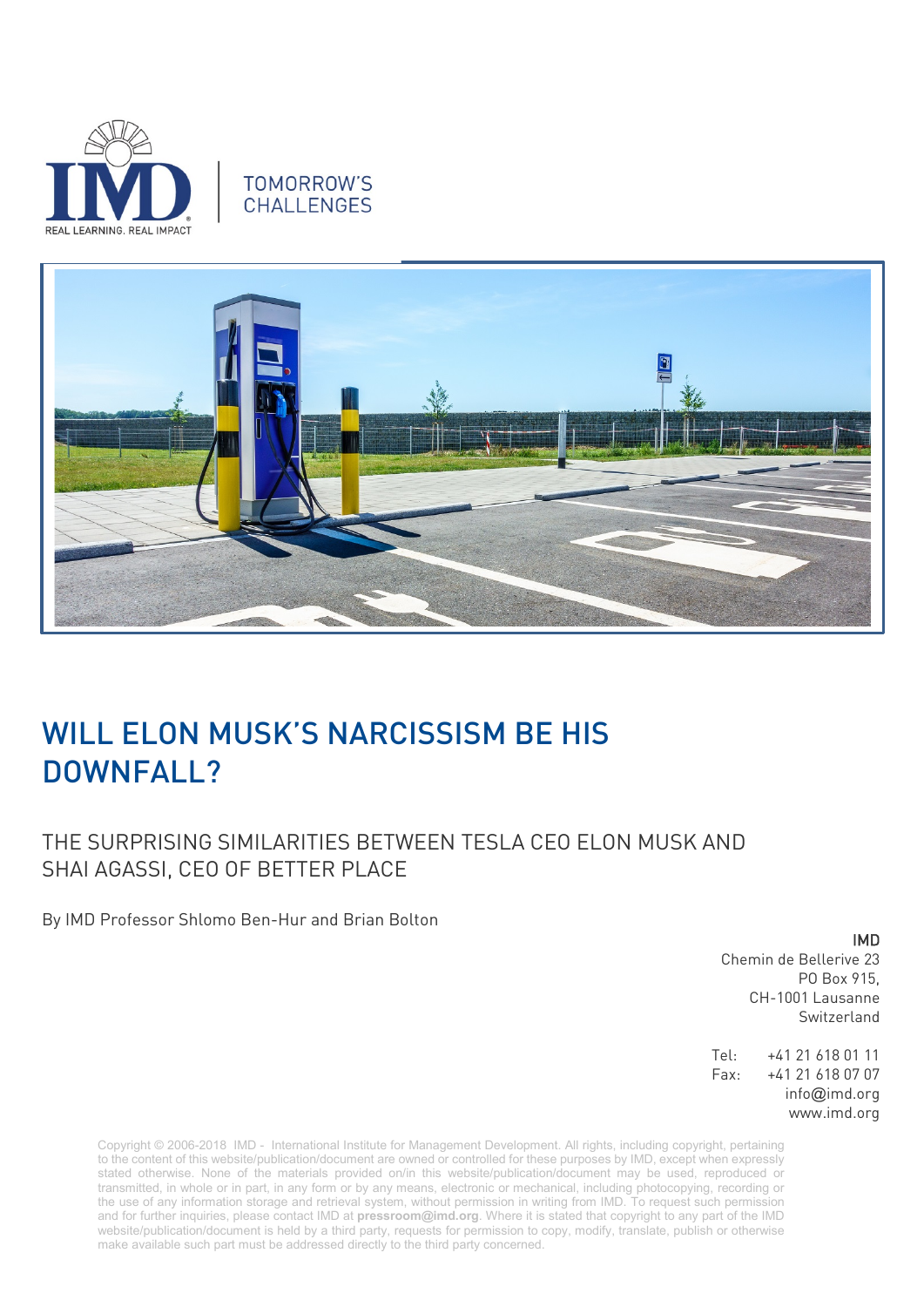*"How would you run a whole economy without oil?"*

*"If you could convert an entire country to electric cars…you could get a solution."*

*"We are looking at the emergence of Car 2.0, a whole new market, a whole new business model."*

*"We have to make the right moral decision and we have to make it immediately. Because if we don't, we will have lost our economy right after we've lost our morality."*

If you were thinking that the above comments came from Elon Musk, CEO of Telsa, you would be wrong. Those quotes are from a February 2009 TED Talk by Shai Agassi, then CEO of Better Place.

Agassi, an Israeli citizen, founded Better Place in 2007 with \$200 million from enthusiastic investors. His mission was clear: to change the world by creating a new business model for electric vehicles. Just like Musk, he was extremely charismatic and told a compelling story. He started better place essentially as a side project while he was a young executive board member with Germany's SAP, where he was on a track to become CEO. But Better Place became Agassi's calling following a conversation with Israeli President Shimon Peres who challenged him: "What is more important than saving your country and saving the world?" He left SAP in March 2007 to commit to this mission with Better Place.

Agassi was fired from Better Place in mid-2012 and the company declared bankruptcy in mid-2013.

So, what went wrong? What can we – and Tesla – learn from Better Place's story?

It's possible that Better Place's failure was more a result of markets, consumers and countries not being ready to support its business model. But it's hard to overlook Agassi's personality as the key driver in both Better Place's rise and its fall.

Sigmund Freud characterized narcissists as especially suited to be leaders and uniquely able to give a fresh stimulus to cultural development – but also prone to damage the established state of affairs. Shai Agassi's greatest strength, perhaps, was his ability to give such fresh stimulus to cultural development. Others – from engineers to investors to politicians – bought into his story and wanted to change the world with him. An SAP colleague said he'd "never seen someone as skilled as Shai at selling abstract concepts." An investor dubbed him "the Steve Jobs of clean energy." Agassi was a natural leader who compelled people to buy into his vision.

The business world has seen the emergence and disappearance of leaders with narcissistic characteristics. Narcissists are risk takers willing to take on enormous challenges. Many of the modern business world's most successful CEOs exhibit narcissistic characteristics – Jeff Bezos, Bill Gates, Steve Jobs. These CEOs became phenomenally successful by blending confidence and risktaking with strategy development and execution. Ultimately, firms have to execute in order to succeed; execution is where Shai Agassi struggled most.

According to Freud, the shadow side of narcissists is being distrustful, emotionally isolated and prone to bouts of rage; they have grand visions for the future, but also outsized belief in their own importance in that future. An executive with Better Place claimed that "by the time [Agassi's] thought of something, it's been completed, it's been achieved." Unfortunately, business doesn't work like that. When a narcissistic leader is so convinced of their own importance, they don't see beyond their own myopic view and their focus becomes about themselves and not about the mission or the business.

#### And this brings us back to Elon Musk and Tesla. As of August 2018, Tesla is still in business. Its value is over \$55 billion; it is worth more than either General Motors or Ford. Just like Better Place in 2007,

Copyright © 2006-2018 IMD - International Institute for Management Development. All rights, including copyright, pertaining to the content of this website/publication/document are owned or controlled for these purposes by IMD, except when expressly stated otherwise. None of the materials provided on/in this website/publication/document may be used, reproduced or transmitted, in whole or in part, in any form or by any means, electronic or mechanical, including photocopying, recording or the use of any information storage and retrieval system, without permission in writing from IMD. To request such permission and for further inquiries, please contact IMD at **[pressroom@imd.org](mailto:pressroom@imd.org)**. Where it is stated that copyright to any part of the IMD website/publication/document is held by a third party, requests for permission to copy, modify, translate, publish or otherwise make available such part must be addressed directly to the third party concerned.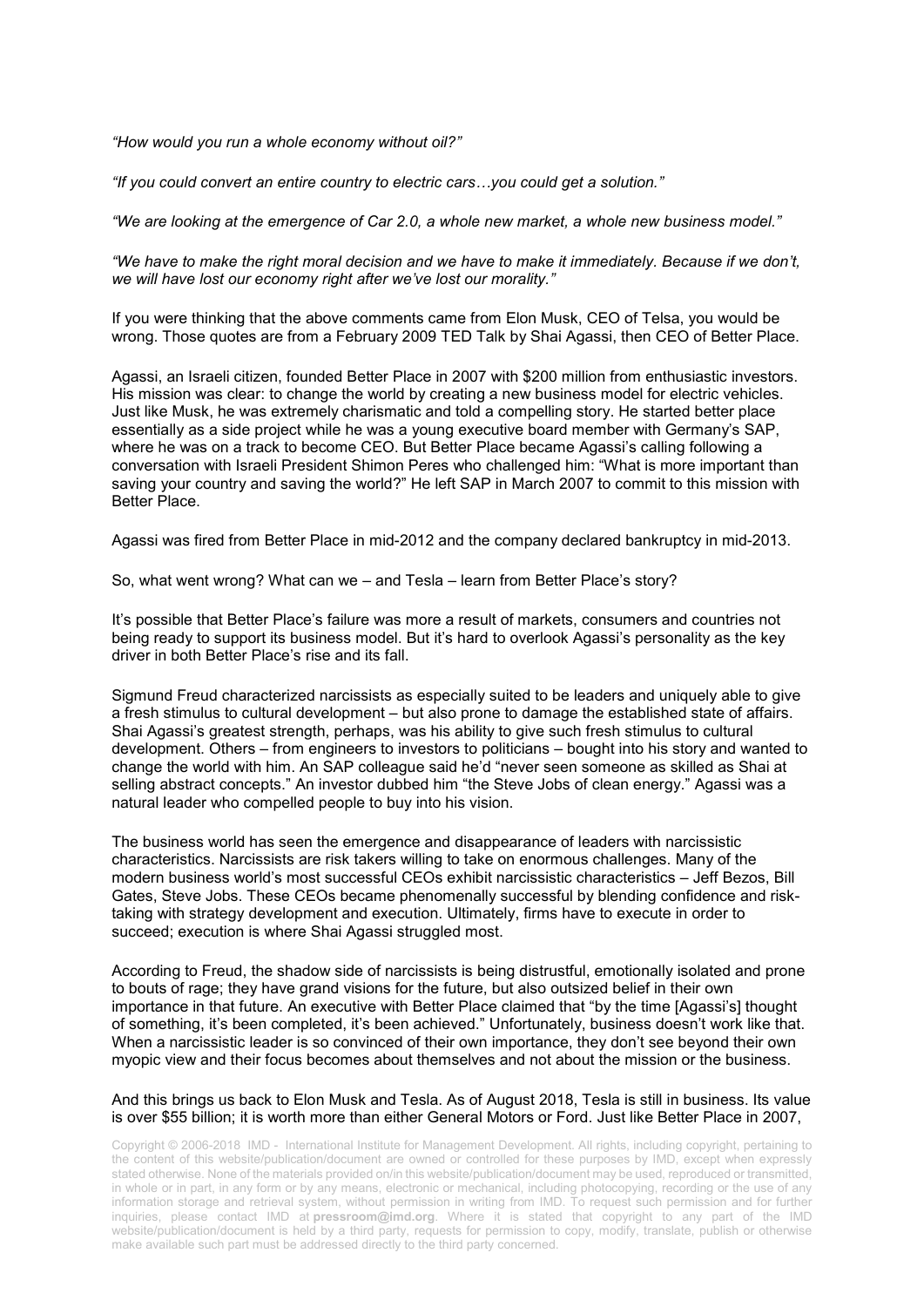it has enthusiastic employees and investors. It also has a charismatic – and possibly narcissistic – CEO who is the driving force behind virtually everything the company does. The similarities between Elon Musk and Shai Agassi as CEOs are both striking and concerning.

- Both act as if they are bigger than their companies.
- Neither acts as if he has a board of directors above him or other executives around him.
- Agassi didn't want a CFO who would ask too many questions; Tesla has never had an executive team able to counter Musk's style. Tesla courted Facebook executive Sheryl Sandberg to be Musk's deputy years ago, but she declined and the search has apparently not continued.
- Both insist on having family members on their board. Boards exist to monitor and advise senior management; having family members on their boards insulates them from proper monitoring (but also from effective advising).
- Both made promises they couldn't keep. Agassi made promises about the price of cars and the number of cars he could sell; Tesla has repeatedly fallen short of promises regarding scaling production and vehicle quality.
- Both made public claims that are at least misleading. Agassi misrepresented agreements he had with both the state of Israel and carmaker Renault; Musk recently claimed he was considering taking Tesla private before changing course 2 weeks later.
- Neither company has ever earned a profit.
- Both Agassi and Musk believe that their missions will become reality simply because they believe in them. In talking about colonizing Mars back in 2016, Musk said "life needs to be more than just solving everyday problems; you need to wake up and be excited about the future." This quote could easily have been said by Shai Agassi. It's an inspiring vision, but it may not help these CEOs execute strategy and sell cars. Everyday problems are ubiquitous and they need to be solved.

The list of similarities between Agassi and Musk could go on. And, there are certainly differences between them, so this is not a prediction that the two companies will have the same endings. But this is a warning call. Musk's vision is brilliant and his conviction is admirable; in fact he is without a doubt one of the greatest entrepreneurs of our era. But Tesla needs to harness Musk's vision and genius and not let his destructive narcissism determine the company's future.

Musk's behavior has become increasingly narcissistic, controlling and concerning of late; when combined with increasing financial losses, a weak board of directors and execution concerns, Tesla needs to ensure that it doesn't follow Better Place's path. Many of us know Elon Musk as the founder and CEO of PayPal before it was sold to eBay in 2002; we frequently forget that Musk was fired as CEO in 2000. Certainly he would rather not see Tesla pursue his mission without him; and certainly Tesla would rather not see him stand in the way of it achieving its mission.

[Shlomo Ben-Hur](https://www.imd.org/faculty/professors/shlomo-ben-hur/) is an organizational psychologist and a professor of leadership and organizational behavior. He co-directs CLEAR - [Cultivating Leadership Energy through](https://www.imd.org/clear/leadership-transformation/)  [Awareness and Reflection.](https://www.imd.org/clear/leadership-transformation/)

#### Brian Bolton is Associate Director, Global Board Center at IMD Business School.

Copyright © 2006-2018 IMD - International Institute for Management Development. All rights, including copyright, pertaining to the content of this website/publication/document are owned or controlled for these purposes by IMD, except when expressly stated otherwise. None of the materials provided on/in this website/publication/document may be used, reproduced or transmitted, in whole or in part, in any form or by any means, electronic or mechanical, including photocopying, recording or the use of any information storage and retrieval system, without permission in writing from IMD. To request such permission and for further inquiries, please contact IMD at **[pressroom@imd.org](mailto:pressroom@imd.org)**. Where it is stated that copyright to any part of the IMD website/publication/document is held by a third party, requests for permission to copy, modify, translate, publish or otherwise make available such part must be addressed directly to the third party concerned.